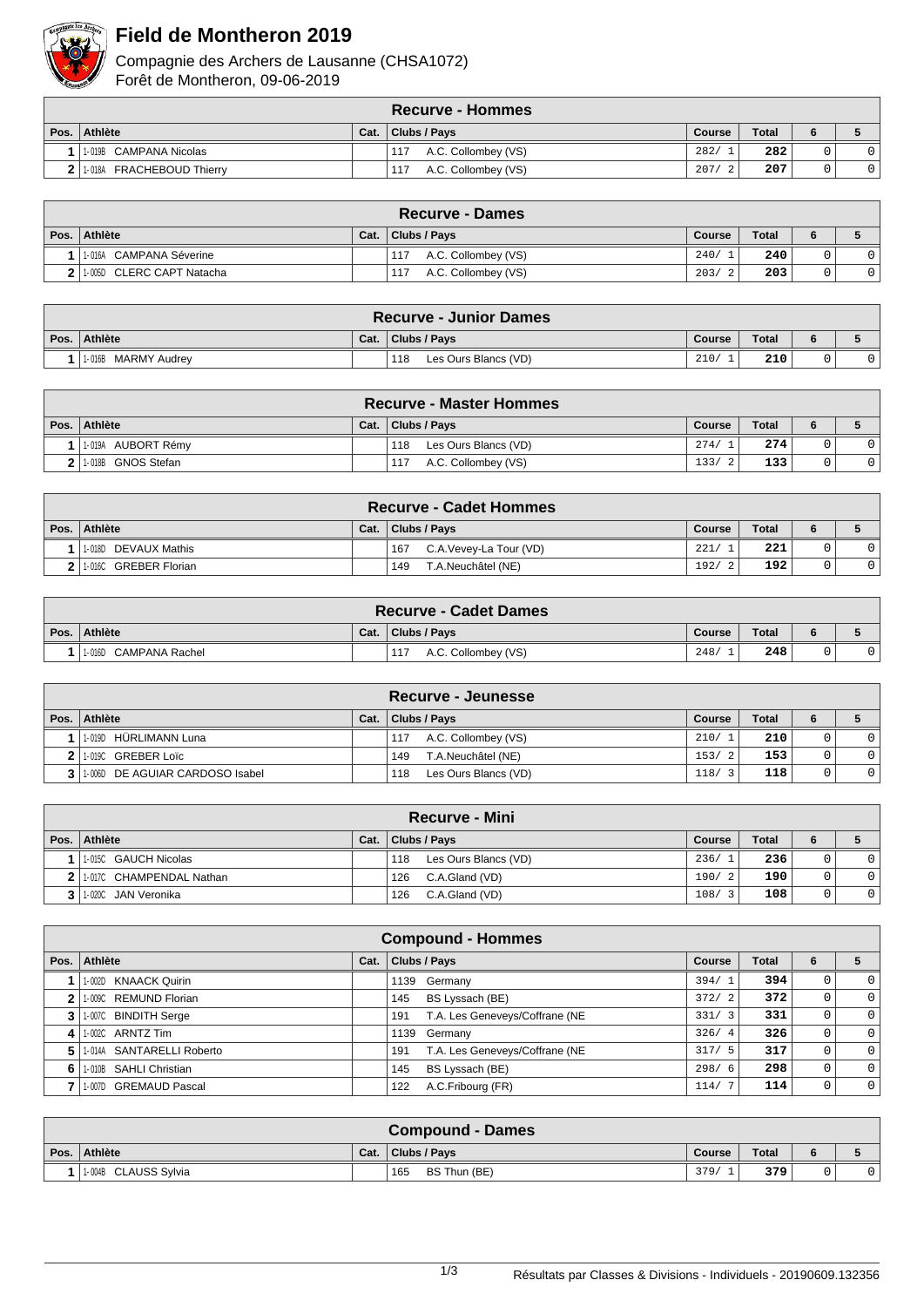

## **Field de Montheron 2019**

Compagnie des Archers de Lausanne (CHSA1072) Forêt de Montheron, 09-06-2019

|      | <b>Compound - Master Hommes</b> |      |                                |        |              |   |                |  |  |  |  |  |
|------|---------------------------------|------|--------------------------------|--------|--------------|---|----------------|--|--|--|--|--|
| Pos. | Athlète                         | Cat. | Clubs / Pays                   | Course | <b>Total</b> | 6 |                |  |  |  |  |  |
|      | 1-011B WALLIMANN Ruedi          |      | Obwalden BS (OW)<br>190        | 372/   | 372          |   | $\Omega$       |  |  |  |  |  |
|      | 1-003C ERB Viktor               |      | <b>BS Fricktal (AG)</b><br>181 | 359/2  | 359          |   | 0 <sup>1</sup> |  |  |  |  |  |
| 3    | 1-004A GASSER Werner            |      | BS Thun (BE)<br>165            | 357/3  | 357          | 0 | 0 <sup>1</sup> |  |  |  |  |  |
| 4    | 1-011A KILCHÖR Franz            |      | BS Grasburg (BE)<br>128        | 355/4  | 355          | 0 | 0 <sup>1</sup> |  |  |  |  |  |
| 5    | 1-010A FLÜHMANN Hans            |      | BS Grasburg (BE)<br>128        | 336/5  | 336          | 0 | 0 <sup>1</sup> |  |  |  |  |  |
| 6    | 1-001B ANFOSSI Michel           |      | T.A.Neuchâtel (NE)<br>149      | 319/6  | 319          | 0 | 0 <sup>1</sup> |  |  |  |  |  |
|      | 1-012C ALMEIDA Antonio          |      | Les Robins (GE)<br>102         | 290/7  | 290          | 0 | 0 <sup>1</sup> |  |  |  |  |  |

|              | <b>Compound - Master Dames</b>       |      |                                |        |              |   |         |  |  |  |  |
|--------------|--------------------------------------|------|--------------------------------|--------|--------------|---|---------|--|--|--|--|
| Pos. $\vert$ | ∣ Athlète                            | Cat. | Clubs / Pays                   | Course | <b>Total</b> |   |         |  |  |  |  |
|              | ERB-MARINUCCI Isabella<br>$1 - 003D$ |      | <b>BS Fricktal (AG)</b><br>181 | 302/1  | 302          |   |         |  |  |  |  |
| 2            | REMUND Viviane<br>1-009D             |      | BS Lyssach (BE)<br>145         | 282/2  | 282          | 0 | $\circ$ |  |  |  |  |
|              | 1-012D ANFOSSI Ghislaine             |      | T.A.Neuchâtel (NE)<br>149      | 261/   | 261          |   | $\circ$ |  |  |  |  |

| Compound - Jeunesse  |      |                           |        |              |   |  |  |  |  |  |
|----------------------|------|---------------------------|--------|--------------|---|--|--|--|--|--|
| Pos. Athlète         | Cat. | Clubs / Pavs              | Course | <b>Total</b> | 6 |  |  |  |  |  |
| 1-015D JAECKY Joseph |      | T.A.Neuchâtel (NE)<br>149 | 348/   | 348          |   |  |  |  |  |  |

| <b>Barebow - Hommes</b>           |      |                                  |        |              |   |  |  |  |  |
|-----------------------------------|------|----------------------------------|--------|--------------|---|--|--|--|--|
| Pos. Athlète                      | Cat. | Clubs / Pavs                     | Course | <b>Total</b> | 6 |  |  |  |  |
| BAUERMEISTER Cédric<br>$1 - 003A$ |      | Archers de la Saigne (JU)<br>155 | 211/   | 211          |   |  |  |  |  |
| 1-015B GAUCH Daniel               |      | Les Ours Blancs (VD)<br>118      | 206/   | 206          |   |  |  |  |  |

| <b>Barebow - Master Hommes</b> |      |                                    |               |              |   |                |  |  |  |  |
|--------------------------------|------|------------------------------------|---------------|--------------|---|----------------|--|--|--|--|
| Pos. Athlète                   | Cat. | <b>Clubs / Pays</b>                | <b>Course</b> | <b>Total</b> | 6 |                |  |  |  |  |
| 1.005A FARDEL Serge            |      | Les Archers de l'Adret (VS)<br>198 | 272/1         | 272          |   | $\Omega$       |  |  |  |  |
| 2 1.000 CHABLAIS Raymond       |      | A.C. Collombey (VS)<br>117         | 255/2         | 255          |   | 0 <sup>1</sup> |  |  |  |  |
| 3 1.010 DERRÉ Alain            |      | A.C.Fribourg (FR)<br>122           | 204/3         | 204          |   | 0 <sup>1</sup> |  |  |  |  |
| 4 1.0110 DEBONS Pierre-Alain   |      | Archers de la Tour<br>158          | 190/4         | 190          |   | $\Omega$       |  |  |  |  |
| 1-005B BLASER Bernard          |      | Les Robins (GE)<br>102             | 157/          | 157          |   | 0 <sup>1</sup> |  |  |  |  |

| <b>Barebow - Master Dames</b> |      |                                  |        |       |  |  |  |  |  |  |
|-------------------------------|------|----------------------------------|--------|-------|--|--|--|--|--|--|
| Pos. Athlète                  | Cat. | Clubs / Pays                     | Course | Total |  |  |  |  |  |  |
| 1-001D DUPRAZ Anne            |      | 180<br>Archers Asso. Apples (VD) | 214/   | 214   |  |  |  |  |  |  |
| 1.010D METRAILLER Dominique   |      | Archers du Bisse (VS)<br>119     | 192/   | 192   |  |  |  |  |  |  |

|      | <b>Barebow - Cadet Hommes</b> |      |                       |        |              |  |          |  |  |  |  |
|------|-------------------------------|------|-----------------------|--------|--------------|--|----------|--|--|--|--|
| Pos. | Athlète                       | Cat. | <b>Clubs / Pays</b>   | Course | <b>Total</b> |  |          |  |  |  |  |
|      | 1-021B VAHLE Mathéo           |      | C.A.Gland (VD)<br>126 | 182/   | 182          |  | $\Omega$ |  |  |  |  |
|      | 1-004C JAN Marek              |      | C.A.Gland (VD)<br>126 | 28/    | 28           |  | $\Omega$ |  |  |  |  |

|          | <b>Barebow - Jeunesse</b> |      |                       |               |                  |  |  |  |  |  |  |
|----------|---------------------------|------|-----------------------|---------------|------------------|--|--|--|--|--|--|
| Pos. $ $ | ∣ Athlète                 | Cat. | Clubs / Pavs          | Course        | <b>Total</b>     |  |  |  |  |  |  |
|          | 1-023C CAPOL Thomas       |      | 126<br>C.A.Gland (VD) | 163/          | 163 <sub>1</sub> |  |  |  |  |  |  |
|          | MORENO Arno<br>1-023D     |      | C.A.Gland (VD)<br>126 | 80/<br>$\sim$ | 80               |  |  |  |  |  |  |

| <b>Barebow - Mini</b>                |      |                       |               |       |  |  |  |  |  |  |
|--------------------------------------|------|-----------------------|---------------|-------|--|--|--|--|--|--|
| Pos. Athlète                         | Cat. | Clubs / Pays          | <b>Course</b> | Total |  |  |  |  |  |  |
| $1 - 020L$<br><b>ANDERSON Anissa</b> |      | 126<br>C.A.Gland (VD) | 52            | 52    |  |  |  |  |  |  |

|      | <b>Bowhunter - Hommes</b> |      |                          |             |              |   |                |  |  |  |  |  |
|------|---------------------------|------|--------------------------|-------------|--------------|---|----------------|--|--|--|--|--|
| Pos. | Athlète                   | Cat. | Clubs / Pays             | Course      | <b>Total</b> | 6 |                |  |  |  |  |  |
|      | 1017B REIN Frank          |      | C.A.Gland (VD)<br>126    | 185/1       | 185          |   | 0 <sup>1</sup> |  |  |  |  |  |
|      | 2 1.020B RIZZO Valerio    |      | C.A.Lausanne (VD)<br>138 | 160/2       | 160          |   | 0 <sup>1</sup> |  |  |  |  |  |
|      | 3   1-020A JAN Marc-Henri |      | C.A.Gland (VD)<br>126    | 158/<br>່ 3 | 158          |   | 01             |  |  |  |  |  |